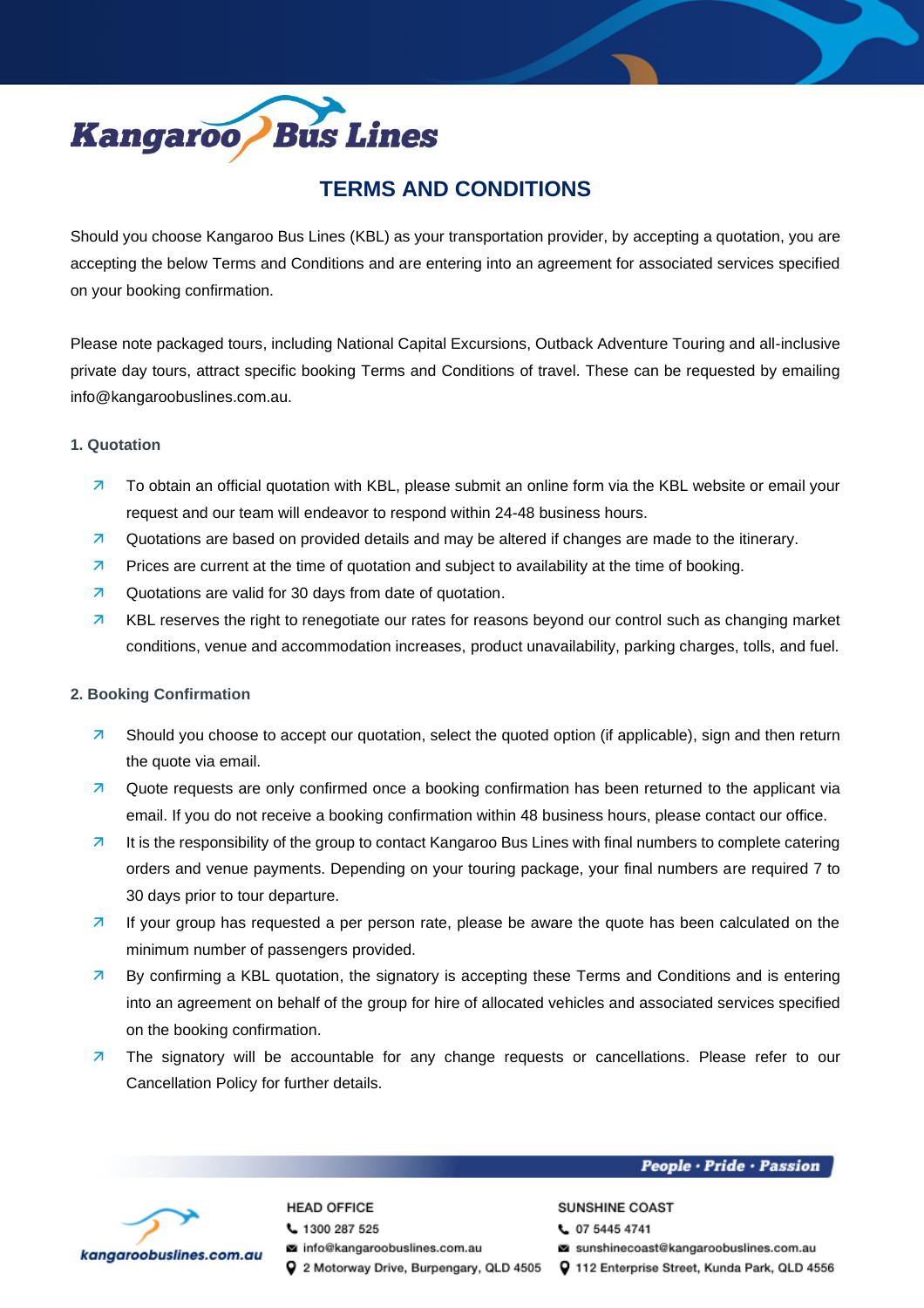

### **3. Amendments & Changes**

- **7** Should you need to make changes to your quotation or booking confirmation, please send full details through to our office and a revised quote will be issued.
- Any amendment or changes can only be accepted subject to availability.
- $\overline{z}$  Requests for amendments must be made via email and will be confirmed by us via email.
- 7 If you do not receive an updated quote or booking confirmation within 48 business hours, please contact our office

### **4. Deposits**

- A deposit may be required to secure your booking inclusions such as meals, attractions and accommodation, which is based on a percentage of the total booking. Your quotation will clearly state if your charter requires a deposit.
- **7** Deposits are refundable subject to adequate notification of cancellation as stated in these Terms and Conditions.
- **7** KBL reserves the right to cancel bookings if the requested deposit or progress payment is not received within the timeframe of the issued Invoice. KBL will not reserve associated venues or accommodation until the deposit or progress payment is received.

### **5. Bonds**

- A \$250.00 bond (per coach) may be required for your booking for risk of any breakages or damage incurred during your charter. Your quotation will clearly state if your charter requires a bond.
- **7** The bond and full booking payment will be deducted prior to the charter and will be refunded should the vehicle be left in a cleanly manner.
- $\overline{z}$  The bond will become non-refundable and be charged as a cleaning fee if the vehicle be left in a soiled condition.

### **6. Administration Fee**

- An administration fee may be required for your booking which is calculated based on a percentage of the total booking. Your quotation will clearly state if your booking incurs an administration fee.
- An administration fee is non-refundable should the booking be cancelled, regardless of cancellation notification, as compensation for the performance of administration work associated with your booking.

### People · Pride · Passion



# **HEAD OFFICE**

- € 1300 287 525
- a info@kangaroobuslines.com.au
- Q 2 Motorway Drive, Burpengary, QLD 4505 Q 112 Enterprise Street, Kunda Park, QLD 4556
- **SUNSHINE COAST** € 07 5445 4741
- sunshinecoast@kangaroobuslines.com.au
-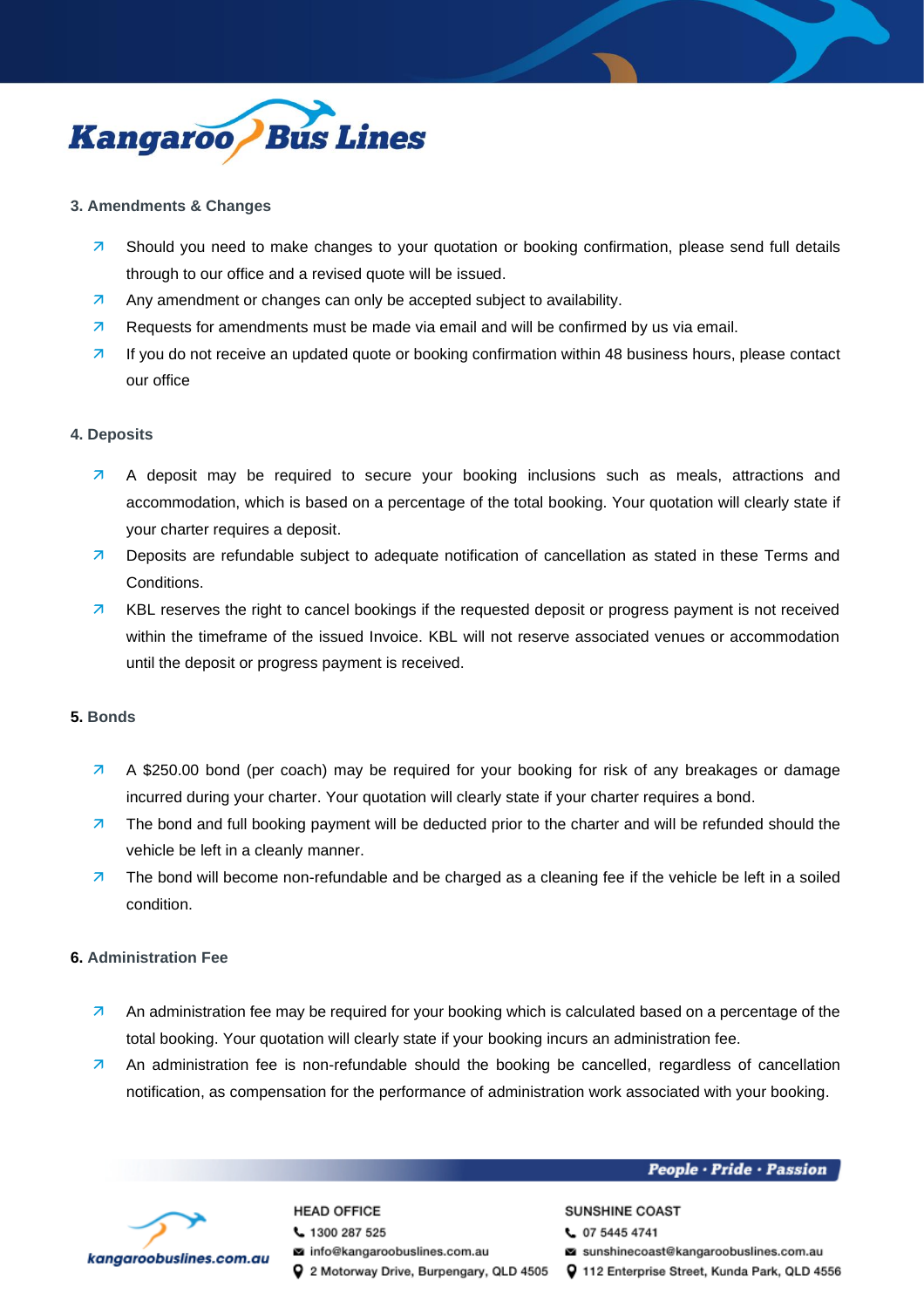

# **7. Invoicing Information**

For clients with an approved Trading Account:

**Payment is required in full by the agreed timeframe set out within the Account setup (eg daily, weekly,** monthly invoices). If you wish to apply for a Trading Account, please contact the office to obtain an application.

For Clients without a Trading Account:

- **7** Payment is required in full 7 days prior to the charter. A Tax Invoice will be issued with the due date.
- $\overline{z}$  Vehicles will not leave the depot on the day of the transfer unless payment has been made.
- **7** Payment is accepted in our office by cash, cheque, most credit cards, eftpos, BPAY and direct electronic funds transfer. If making payment by direct electronic funds transfer, a remittance advice must be provided.

# **8. Cleaning / Repair Fee**

- $\overline{z}$  The group or individual on the booking confirmation is responsible for any damage to a vehicle caused by a passenger on the associated transfer.
- **7** Should a chartered vehicle be left in a soiled condition or damage inflicted by passengers, Kangaroo Bus Lines reserves the right to charge a minimum \$250.00 fee.
- $\overline{z}$  The customer will not be responsible for damage caused by the actions of a KBL employee.

# **9. Late Fee**

- 7 Kangaroo Bus Lines reserves the right to charge a late fee in the event a chartered vehicle/s departs a location later than the agreed time allocated on the booking confirmation.
- Should you leave your location late, KBL may charge a **\$120.00 plus GST** fee per hour to compensate additional, associated operational expenses.
- A member from our Client Relations team will contact you in the following days to discuss additional charges. Any late fees incurred will be notified in writing via email following the charter and will appear as a line item on the final invoice.
- **NO LATE** fee will apply for unforeseen incidents or accidents that are out of the groups control.

### People · Pride · Passion



# **HEAD OFFICE**

- € 1300 287 525
- a info@kangaroobuslines.com.au
- Q 2 Motorway Drive, Burpengary, QLD 4505 Q 112 Enterprise Street, Kunda Park, QLD 4556

#### **SUNSHINE COAST** € 07 5445 4741

- 
- sunshinecoast@kangaroobuslines.com.au
-